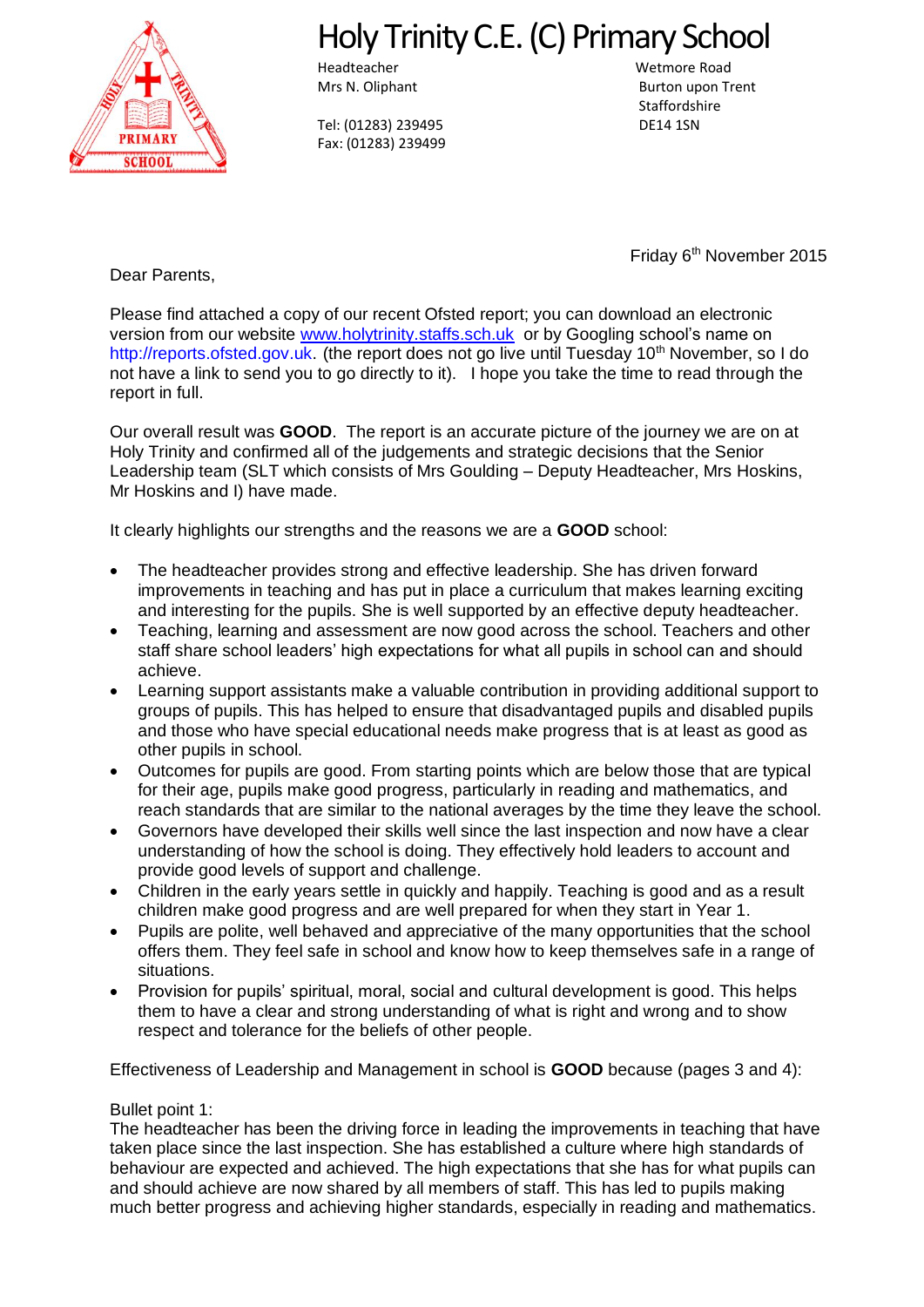# Bullet point 2:

Well-planned, thorough and accurate monitoring and evaluation by school leaders is used effectively to identify how teaching can be improved. The headteacher has taken firm action to develop and implement clear policies and guidance for all aspects of school life that are followed by all staff. **She has put in place an effective system to allow teachers and other staff to observe and learn from outstanding teaching both within school and through visits to other schools.** Staff, including those that are relatively new to teaching, are extremely positive about the impact that these professional development opportunities have had.

# Bullet point 3:

School leaders have been very successful in implementing the new national curriculum within school. It has been planned so that it is relevant to the needs and interests of the pupils at Holy Trinity and effectively supports pupils' spiritual, moral, social and cultural development.

# Bullet point 9 (Governance in school):

Governors work alongside school leaders to monitor specific aspects of the school's work and report back in detail to the full governing body. They ensure that teachers' performance is well managed and that there are clear links between this and their pay progression. They manage the finance and resources that are available to the school, including the pupil premium, very well and measure the impact of spending on pupil achievement.

# Bullet point 10:

The arrangements for safeguarding are effective. Safeguarding is regarded as a high priority within school and is managed very effectively. All staff receive regular training and are aware of how to identify if pupils are at potential risk.

SLT, the governing body and I have worked tirelessly to ensure that consistency and high expectations from all staff will ensure that your children are happy, safe, engaged and reach their full potential in all areas of their learning and in their school life.

Quality of Teaching, Learning and Assessment in school is **GOOD** because (page 4):

# Bullet point 1:

Teaching at Holy Trinity is now good. Strong action has been taken by the headteacher, supported by the governing body, to address any weaker teaching. Training has been planned and delivered to match the individual needs of all staff and to help them effectively support all pupils' learning.

#### Bullet point 2:

Teachers plan and deliver lessons that engage all pupils' interest and allow them to apply skills that they have learnt in different subjects, including English and mathematics. For example, in the Year 4 and 5 class, all the pupils enthusiastically participated in a debate about the advantages and disadvantages of living in the Stone Age. They listened carefully to each other's views and offered considered and reasoned arguments both for and against the case. The activity promoted their speaking and listening skills, allowed pupils of differing abilities an equal opportunity to participate and demonstrated their depth of learning about the subject. In a Year 6 mathematics lesson, pupils showed good skills in reasoning and problem-solving in matching fractions, decimals and percentages with the most-able pupils required to solve complex problems.

#### Bullet point 3:

Skilled learning support assistants work well alongside teachers in all classes and make a strong contribution to improving pupils' learning.

#### Bullet point 4:

The teaching of reading is particularly effective with a strong emphasis placed on this area of learning from the time that children start at school in the Nursery class. Younger pupils in Reception, Year 1 and Year 2 have a daily phonics (the sounds that letters make in words) lesson. Older pupils spoke enthusiastically about the book War Horse that they were reading and showed a deep understanding of the messages that the story conveyed.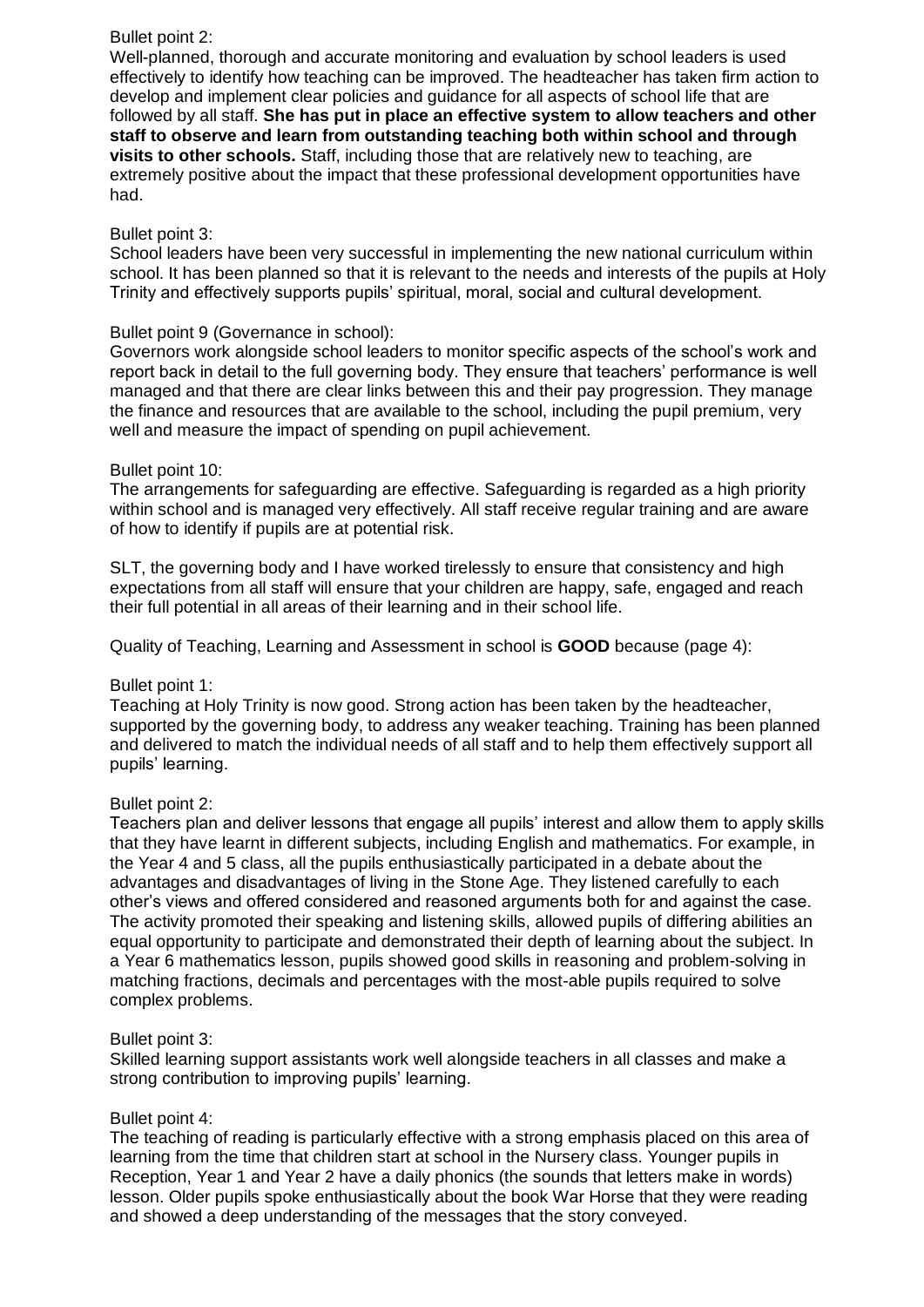# Bullet point 5:

The school has introduced a new system of assessing pupils' progress matched to the expectations of what they should be able to do at different ages in all subjects. Assessment information is used effectively to ensure that teachers understand how well pupils are achieving and then use this information to plan lessons that are appropriate to the needs of all the pupils.

# Bullet point 6:

Homework is used well with pupils expected to maintain the same high standards of presentation that they demonstrate in their work within class. Parents are encouraged to support their children in these activities and the very large majority of parents who responded to the Parent View survey believed that the homework is used appropriately.

The key behind consistent, exciting, engaging and successful teaching, learning and assessment is to have a school team of staff (from my support staff who open/close school, cleaning team, my fabulous office team, middays, Learning Support Assistants (LSAs), teachers, governing body to me) who are all fully committed to the vision and culture where high expectations and only the best for each individual child will do. We have worked hard to ensure that this team is in place for all of your children at Holy Trinity  $\circledcirc$ 

Personal Development, Behaviour and Welfare in school is **GOOD** because (page 5):

This grading is split into two sections, one for Personal Development and Welfare and one for Behaviour.

Personal Development and Welfare in school is **GOOD** because (page 5):

# Bullet point 2:

Pupils show a good awareness of the safety and feelings of others. Pupils of different ages play together sensibly on the playground at lunchtime and recognise the need to act responsibly. Older pupils greatly value the additional responsibilities they are given. Pupils in Year 6 act as assistants to the office staff and help with a range of administrative tasks, including distributing information.

#### Bullet point 3:

Additional lunchtime sports activities contribute to pupils' health and well-being. Pupils lead a very popular and well-attended daily beat-box dance session on the playground. Pupils are also aware of the need for healthy eating and spoke appreciatively to the inspectors about the improvements in the school meals since they have been cooked in the school canteen.

#### Bullet point 4:

Pupils have a good awareness of how to keep themselves safe in a range of situations, both within school and when they are away from school. They recognise the potential dangers that the internet could pose to them and say that the school provides them with good information on how they can remain safe. Parents are very positive about how safe their children are at school.

#### Bullet point 5:

Pupils have a good understanding of the different types of bullying, including homophobic bullying, and why all types of bullying are unacceptable. They say that bullying is extremely rare and this is confirmed by the detailed records that the school keeps. A small number of parents expressed some concerns about bullying, but inspection evidence showed that any such incidents and concerns are being managed appropriately.

Behaviour in school is **GOOD** because (page 5):

#### Bullet point 1:

The behaviour of pupils is good. Expectations of how everyone should behave are made clear and are understood by the pupils. They appreciate the incentives they get for positive behaviour, including earning marbles which are then rewarded with `Golden Break'. Pupils understand that there are consequences for unacceptable behaviour.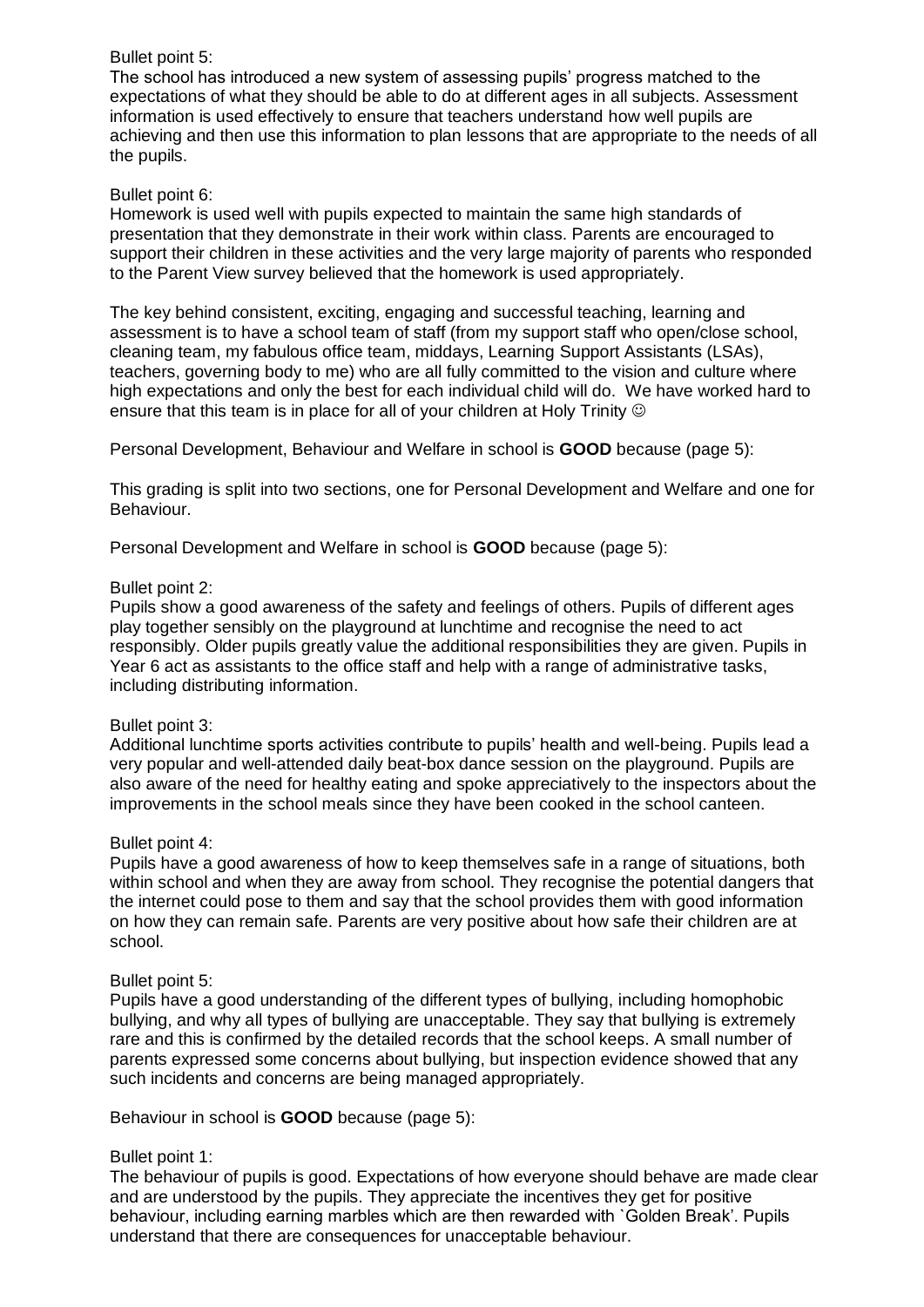#### Bullet point 2:

Pupils display positive attitudes to learning and listen carefully and with respect when either adults or other pupils are talking. They take pride in the presentation of their work and are keen to achieve high standards. They work together well and are keen to share ideas and suggestions.

#### Bullet point 3:

Attendance is above the national average for all pupils, including disadvantaged pupils. This is as a result of the robust procedures that the school has in place to ensure that parents and their children understand the impact that good attendance has on the progress that pupils make in school.

#### Bullet point 4:

In classrooms and around all areas of school, pupils' conduct and behaviour are positive.

Your children are super stars whether in our building, walking in the local area or when we are on visits. They hear a consistent voice from each adult in school to support them with their personal development, welfare and behaviour. Their safety, wellbeing and general happiness is at the forefront behind all of the work we do in school. Our attendance is also well above national statistics – showing the fabulous relationship school and parents have in ensuring the children are at school to get the most out of each day of their learning. Thank you all for your support with this  $\odot$ 

Outcomes for pupils (this section is about the progress your children make and their attainment at age related expectations) in school is **GOOD** because (pages 5 and 6):

# Bullet point 1:

Outcomes for pupils have improved since the last inspection with pupils now making good progress in all key stages and all subjects as they move through the school.

# Bullet point 2:

Pupils' progress in reading is particularly strong across the school, due to the high priority it is given and the opportunity for pupils to read books that are appropriate to their age and interests.

#### Bullet point 3:

Pupils make good progress in mathematics. This is a result of effective teaching of the key skills and knowledge and the opportunity to apply this knowledge in a range of relevant problem-solving activities, both within mathematics lessons and in their topic work.

#### Bullet point 4:

In 2015, all pupils in Year 6 made at least expected progress in reading, writing and mathematics and this was above national averages for 2014, with a high proportion making better than expected progress in reading. This represents good progress from their starting points.

Hard work and a strong dedication to teaching, learning and assessment brings with it a change and rise in the outcomes for your children in our building. You will know from the letters I sent you over the last two years that results and progress measures for children's learning have risen across school. Our internal school data shows that this is now something that is continuing across all year groups in school, showing this is now a 'normal' trend for all year groups and for year groups where assessments are published (FS2, Year 1 Phonics and end of KS 1 & 2). Rainbow Readers and your support with Home Learning has also ensured that the children are getting a consistent message from home and school and a constant drip feed of reading, phonics work, writing, spellings, maths and topic work – an important and special relationship that is clearly gaining in strength for us all to support your children's learning journey in school.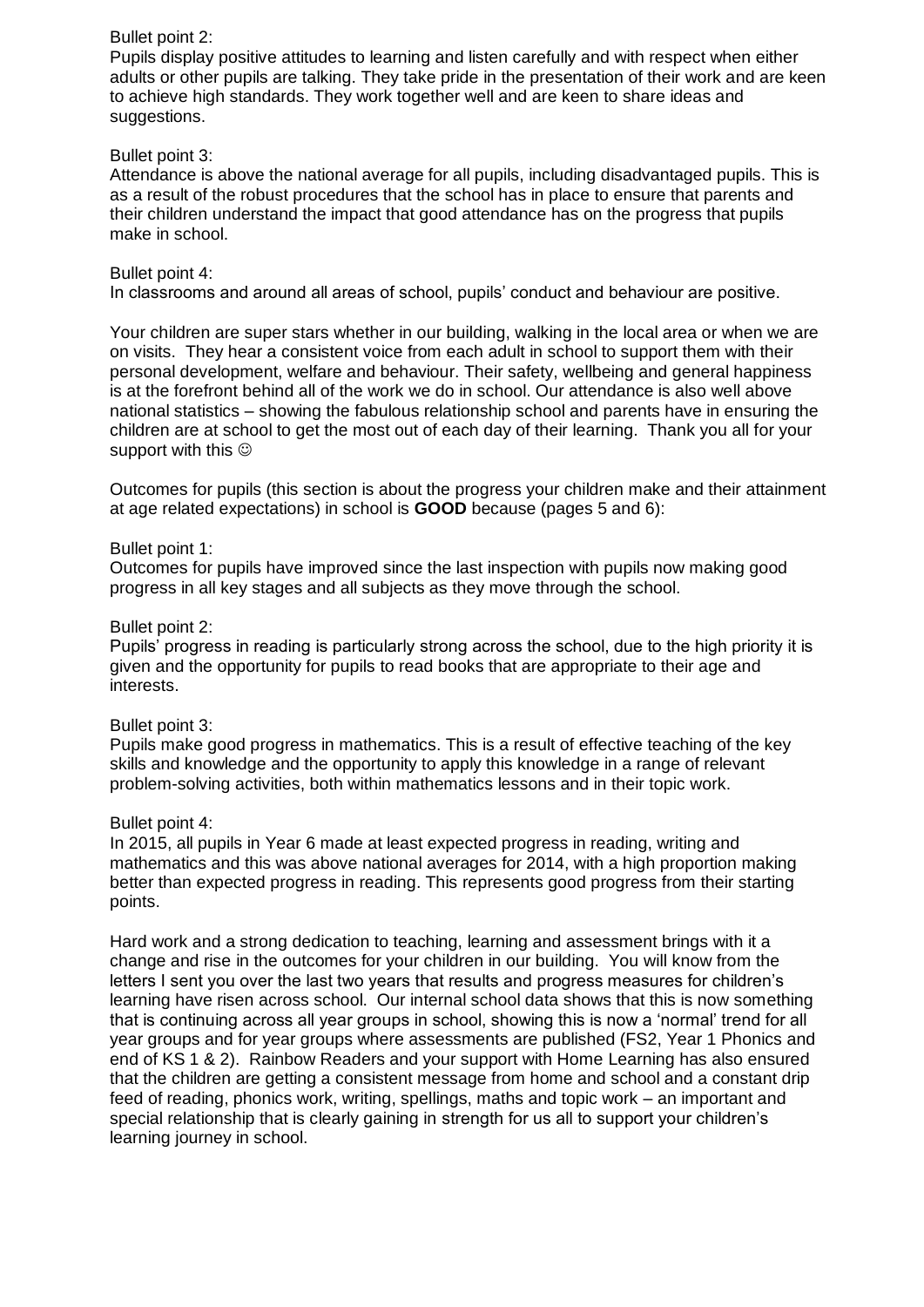Early Years Provision in school is **GOOD** because (pages 6 and 7):

# Bullet point 1:

Most children start Nursery with skills which are typically below those for their age, particularly in language and communication. They make good progress from their starting points due to effective teaching that is based on accurate assessments of their individual needs and a warm and welcoming classroom.

#### Bullet point 2:

Children continue to make good progress in the Reception class and are well prepared for the move to Year 1. In 2014, the proportion of children that achieved a good level of development was above the national average and assessment information for 2015 indicates that this will be the case again, with reading being a particular strength.

#### Bullet point 3:

Teaching in both Nursery and Reception is good. There is a good balance of adult-led and independent activities where the children make sensible choices about what they wish to do. Teachers and other staff match questions well to the abilities of the children and encourage them to provide increasingly detailed answers.

#### Bullet point 6:

Children's behaviour is good. They work and play well together and, despite having been in school for only a few weeks, know how to take turns, listen to what other people are saying and cooperate with each other.

Our Foundation Stage (Nursery and Reception classes) is a fabulous, colourful engaging place for learning to begin for our children in school. Their foundation for basic skills, abilities to share, co-operate, care for others, engage and learning to love learning is every day practise in both of these classrooms. These foundations for lifelong learning are now filtering through our school each year to help support the children when they move to each new year group.

Our areas to work on following this Ofsted fall in line with the School Development Plan that the SLT have written to enable us to move forward as a school and the aims for the year, which I sent out to you in September 2015 when we returned.

In order for school to move to outstanding we need to:

 Improve further the quality of teaching to ensure consistently rapid rates of progress and the highest levels of pupils' achievement in writing by:

– ensuring that the school's marking policy is strictly applied at all times and pupils are given clear guidance on how they can improve their work

– providing the most able pupils with work that is always sufficiently challenging so that more achieve the highest levels of attainment in writing.

 Further strengthen leadership in school by ensuring all subject leaders develop and apply their skills in holding other staff to account for pupil progress in the areas for which they are responsible.

As a staff team we are dedicated and committed to your children and will continue to strive to ensure that these improvements are tackled and met as soon as possible, enabling us to move to being an outstanding primary school.

I would like to thank you for your responses to the Ofsted Parentview questionnaire, the time you took to speak to the inspectors on the playground and your belief in the work that we are doing here at Holy Trinity.

Bullet point 7 Leadership & Management:

The large majority of parents are supportive of the work that the school does with their children. Comments such as **'My child has come on in leaps and bounds since starting at this school'** and **'I feel extremely lucky that my children attend Holy Trinity'** emphasise their positive views about the school. A minority of parents expressed concerns over the